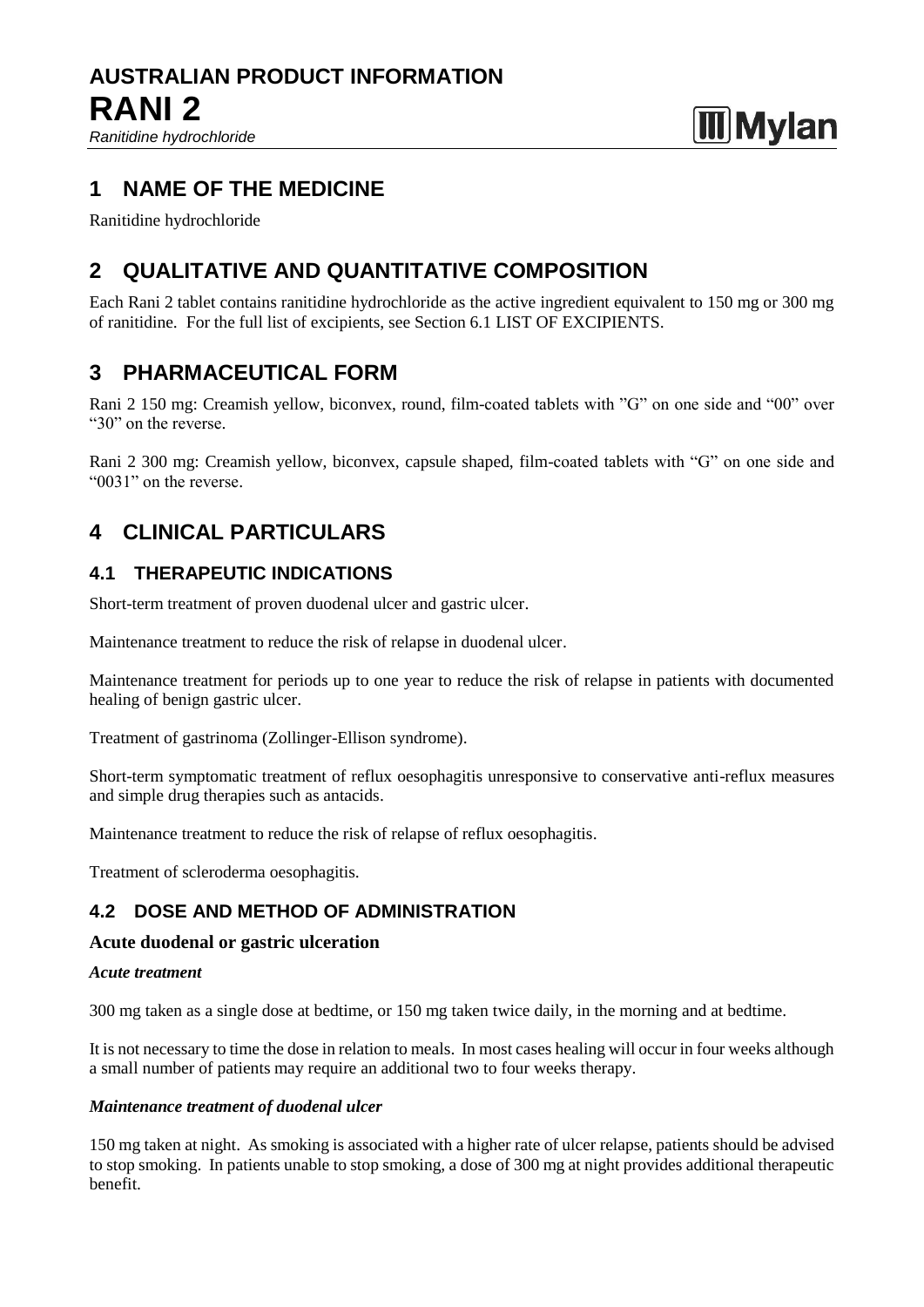#### *Maintenance treatment of gastric ulcer*

150 mg taken at night for a period of one year.

#### **Gastrinoma (Zollinger-Ellison syndrome)**

150 mg taken three times daily initially and increased, as necessary, to 600 to 900 mg/day.

#### **Reflux oesophagitis**

#### *Symptomatic treatment of reflux oesophagitis*

300 mg taken as a single dose at bedtime or 150 mg taken twice daily in the morning and at bedtime. It is not necessary to time the dose in relation to meals.

In severe reflux oesophagitis the efficacy of 300 mg, taken as a single dose at bedtime, has been established for up to three months.

#### *Maintenance treatment of reflux oesophagitis*

150 mg taken twice daily in the morning and at bedtime.

# **4.3 CONTRAINDICATIONS**

Patients with known hypersensitivity to ranitidine hydrochloride or any components of Rani 2 tablets.

# **4.4 SPECIAL WARNINGS AND PRECAUTIONS FOR USE**

#### **Gastric ulcer**

Treatment with a histamine H2-antagonist may mask symptoms associated with carcinoma of the stomach and therefore may delay diagnosis of the condition. Accordingly, where gastric ulcer is suspected, the possibility of malignancy should be excluded before therapy with ranitidine is instituted.

#### **Long-term Use**

The risk of ulcer recurrence is determined by many factors. In some cases, long periods of treatment may be necessary and/or repeated. Evidence from controlled clinical trials of up to 18 months continuous treatment with ranitidine has not revealed any undue untoward effects.

### **Porphyria**

Rare clinical reports suggest that ranitidine may precipitate acute porphyric attacks. Ranitidine should therefore be avoided in patients with a history of acute porphyria.

#### **Gastric pH**

Agents that elevate gastric pH may increase the already present risk of nosocomial pneumonia in intubated intensive care patients receiving mechanical ventilation.

#### **Pneumonia**

In patients such as the elderly, persons with chronic lung disease, diabetes or the immunocompromised, there may be an increased risk of developing community acquired pneumonia. A large epidemiological study showed an increased risk of developing community acquired pneumonia in current users of H2-receptor antagonists versus those that had stopped treatment, with an observed adjusted relative risk of 1.63 (95% Cl, 1.07-2.48).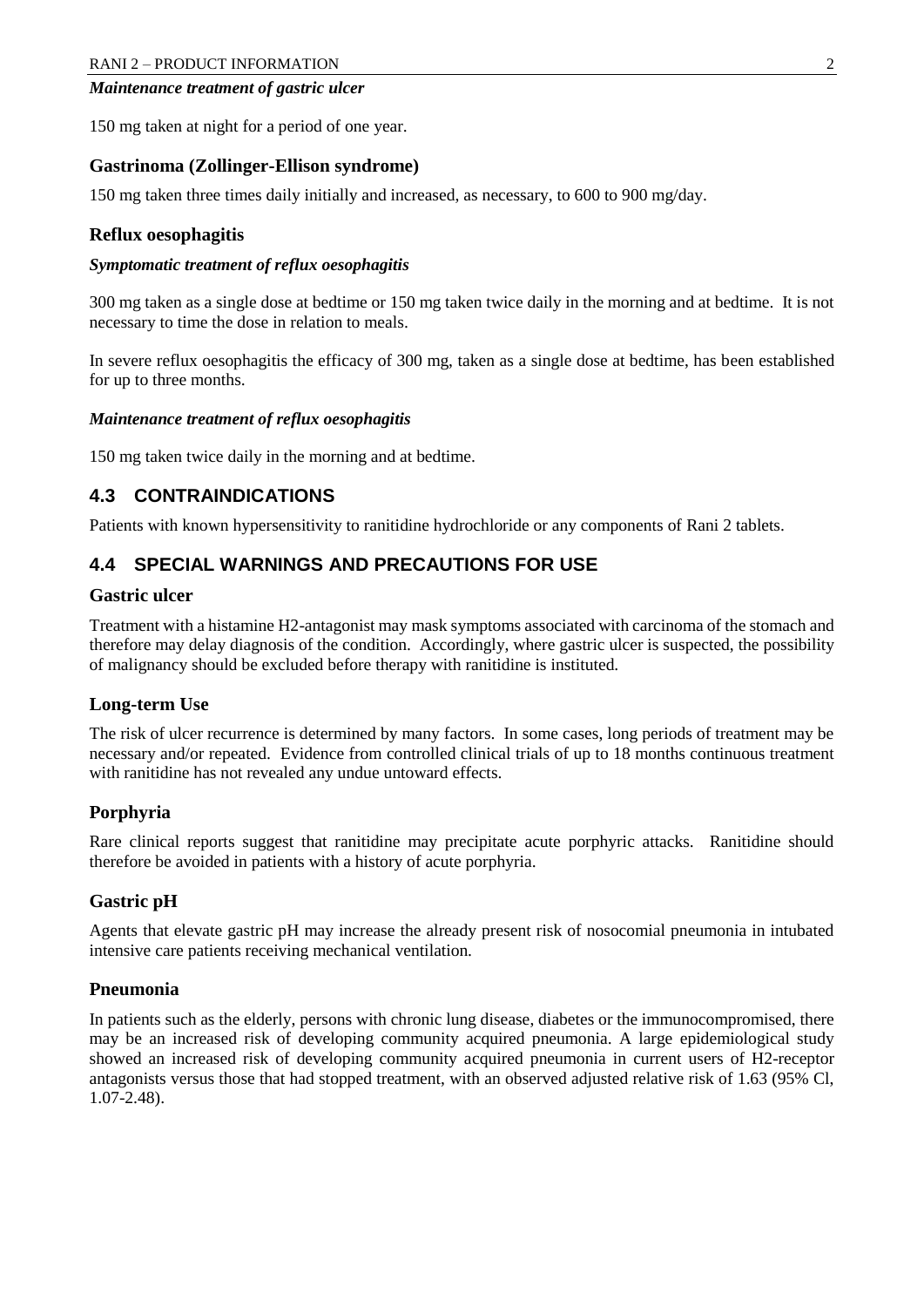#### **Use in Renal Impairment**

Ranitidine is excreted via the kidneys and in the presence of renal impairment plasma levels of ranitidine are increased and prolonged. Accordingly in the presence of significant renal impairment, serum levels should be monitored and dosage adjustments made. The clearance of ranitidine is increased during haemodialysis.

#### **Use in the Elderly**

No data available.

#### **Paediatric Use**

Experience with ranitidine tablets in children is limited and such use has not been fully evaluated in clinical studies. It has however, been used successfully in children aged 8 to 18 years in doses up to 150 mg twice daily.

#### **Effects on Laboratory Tests**

No data available.

# **4.5 INTERACTIONS WITH OTHER MEDICINES AND OTHER FORMS OF INTERACTIONS**

Ranitidine has the potential to affect the absorption, metabolism or renal excretion of other drugs. The altered pharmacokinetics may necessitate dosage adjustment of the affected drug or discontinuation of treatment.

Interactions occur by several mechanisms including:

1. Inhibition of cytochrome P450-linked mixed function oxygenase system:

Ranitidine at usual therapeutic doses does not potentiate the actions of drugs which are inactivated by this enzyme system such as diazepam, lidocaine, phenytoin, propranolol and theophylline.

There have been reports of altered prothrombin time with coumarin anticoagulants (e.g. warfarin). Due to the narrow therapeutic index, close monitoring of increased or decreased prothrombin time is recommended during concurrent treatment with ranitidine.

2. Competition for renal tubular secretion:

Since ranitidine is partially eliminated by the cationic system, it may affect the clearance of other drugs eliminated by this route. High doses of ranitidine (e.g. such as those used in the treatment of Zollinger-Ellison syndrome) may reduce the excretion of procainamide and N-acetylprocainamide resulting in increased plasma levels of these drugs.

3. Alteration of gastric pH:

The bioavailability of certain drugs may be affected. This can result in either an increase in absorption (e.g. triazolam, midazolam, glipizide) or a decrease in absorption (e.g. ketoconazole, atazanavir, delaviridine, gefitinib).

If high doses (2 g) of sucralfate are co-administered with ranitidine the absorption of the latter may be reduced. This effect is not seen if sucralfate is taken after an interval of two hours.

### **4.6 FERTILITY, PREGNANCY AND LACTATION**

#### **Effects on Fertility**

There are no data on the effects of ranitidine on human fertility. Reproduction studies performed in rats and rabbits have revealed no evidence of impaired fertility or harm to the foetus due to ranitidine.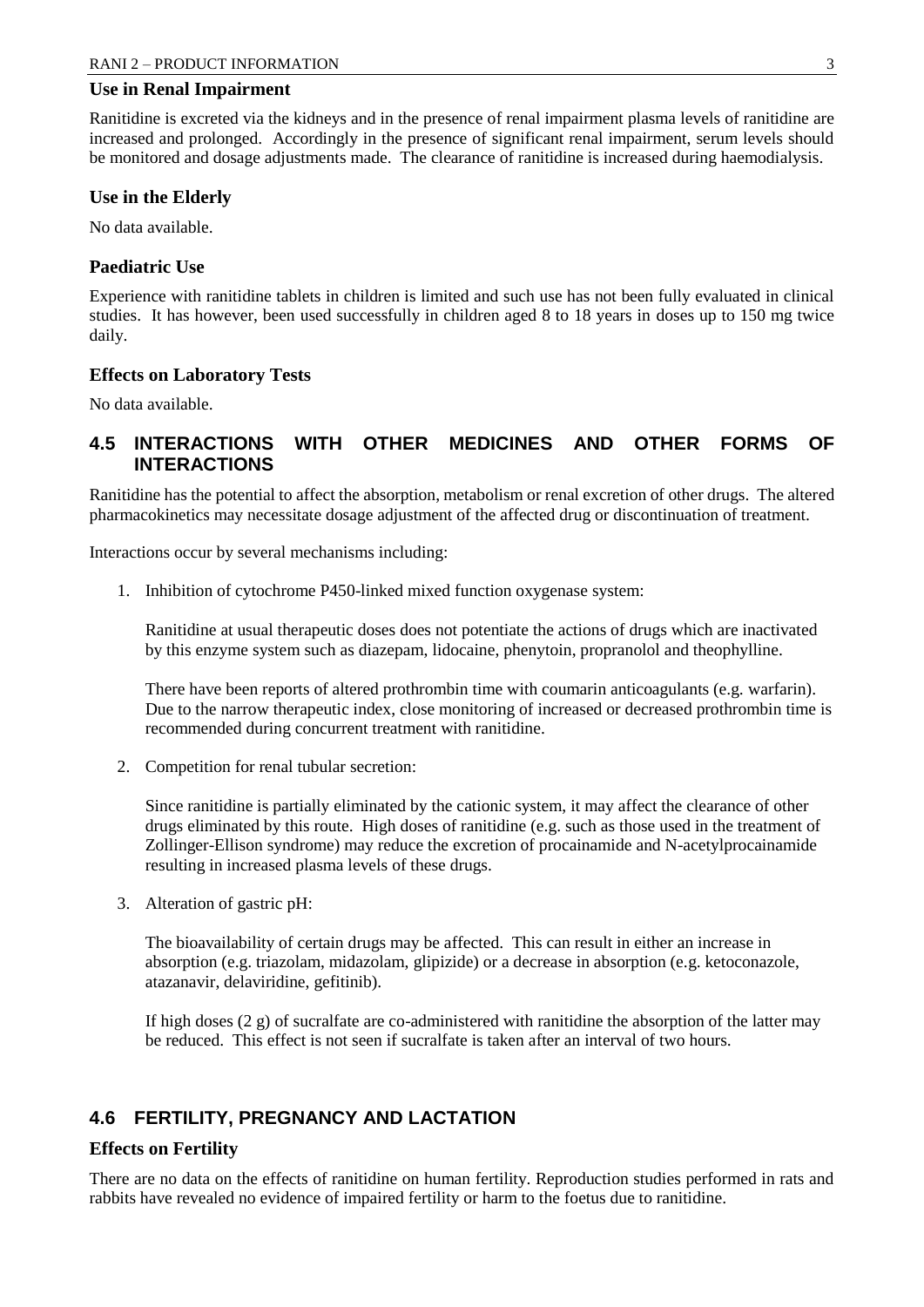#### **Use in Pregnancy**

Pregnancy Category: B1

The safety of ranitidine in pregnancy has not been established. Ranitidine crosses the placenta and should only be used during pregnancy if considered essential. If the administration of ranitidine is considered to be necessary, its use requires that the potential benefits be weighed against possible hazards to the patient and to the foetus.

#### **Use in Lactation**

Ranitidine is secreted in breast milk in lactating mothers, but the clinical significance of this has not been fully evaluated. Ranitidine should only be used by breastfeeding mothers if considered essential.

# **4.7 EFFECTS ON ABILITY TO DRIVE AND USE MACHINES**

The effects of this medicine on a person's ability to drive and use machines were not assessed as part of its registration.

### **4.8 ADVERSE EFFECTS (UNDESIRABLE EFFECTS)**

The following have been reported as events in clinical trials or in the routine management of patients treated with ranitidine. The relationship to ranitidine therapy has not been clear in many cases. Headache, sometimes severe, has been reported in a very small proportion of patients.

#### **Central Nervous System**

Rarely, malaise, dizziness, somnolence, insomnia and vertigo. Rare cases of reversible mental confusion, depression and hallucinations have been reported, predominantly in severely ill and elderly patients. In addition, reversible involuntary movement disorders have been reported rarely. There have been a few reports of reversible blurred vision suggestive of a change in accommodation. Reversible impotence has been reported rarely.

#### **Cardiovascular**

As with other H2-receptor antagonists rare reports of tachycardia, bradycardia, premature ventricular beats, atrioventricular block, and asystole.

#### **Gastrointestinal**

Constipation, diarrhoea, nausea/vomiting, abdominal discomfort/pain.

#### **Musculoskeletal**

Rare reports of arthralgias and myalgia.

#### **Haematologic**

Rare reports of agranulocytosis or pancytopenia, sometimes with marrow hypoplasia or aplasia have been reported. Blood count changes (leucopenia, thrombocytopenia) have occurred in a few patients. These are usually reversible.

#### **Endocrine**

Controlled studies in animals and man have shown no stimulation of any pituitary hormone by ranitidine, no anti-androgenic activity, and cimetidine-induced gynaecomastia and impotence in hypersecretory patients have resolved when ranitidine was substituted. However, occasional cases of breast conditions such as gynaecomastia and galactorrhoea, impotence and loss of libido have been reported in male patients receiving ranitidine but the incidence did not differ from that in the general population.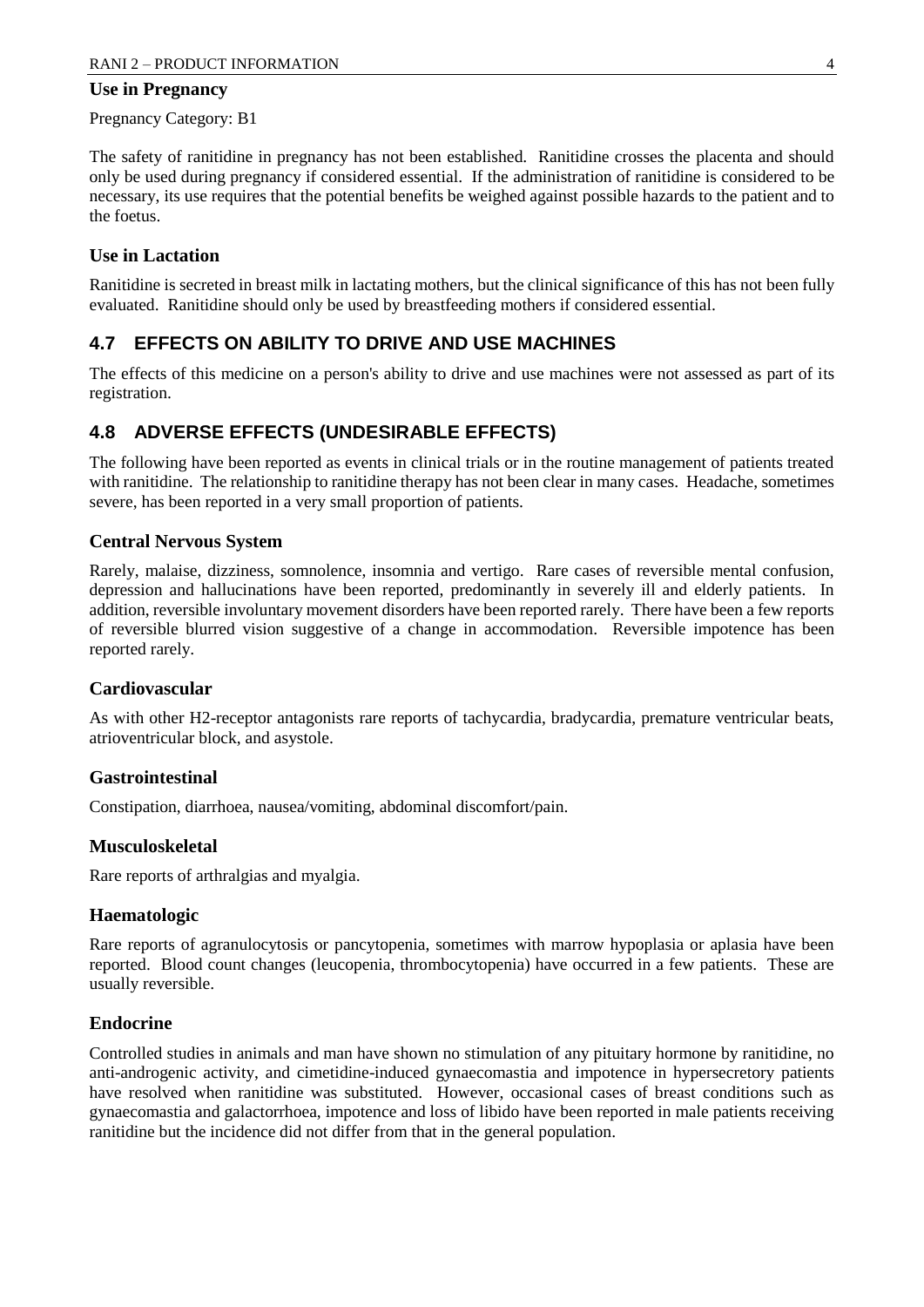#### **Integumental**

Rash including rare cases of mild erythema multiforme. Rare cases of vasculitis and alopecia have been reported.

#### **Hepatic**

Transient and reversible changes in the liver function tests can occur. In normal volunteers, SGPT values were increased to at least twice the pre-treatment levels in 6 of 12 subjects receiving 100 mg intravenously four times daily for 7 days, and in 4 of 24 subjects receiving 50 mg intravenously four times daily for 5 days. There have been occasional reports of hepatitis, hepatocellular or hepatocanalicular or mixed, with or without jaundice. These were usually reversible.

#### **Renal**

Very rare cases of acute interstitial nephritis have been reported.

#### **Other**

Rare cases of hypersensitivity reactions (e.g. fever, bronchospasm, anaphylactic shock, urticaria, angioneurotic oedema, rash, eosinophilia, chest pain, hypotension), small increases in serum creatinine. Acute pancreatitis has been reported rarely.

#### **Reporting Suspected Adverse Effects**

Reporting suspected adverse reactions after registration of the medicinal product is important. It allows continued monitoring of the benefit-risk balance of the medicinal product. Healthcare professionals are asked to report any suspected adverse reactions at [www.tga.gov.au/reporting-problems.](http://www.tga.gov.au/reporting-problems)

### **4.9 OVERDOSE**

#### **Symptoms**

There has been limited experience with oral doses of ranitidine. Reported acute ingestions of up to 18g orally have been associated with transient adverse effects similar to those encountered in normal clinical experience (See Section 4.8 Adverse Effects (Undesirable Effects)).

#### **Treatment**

Clinical monitoring, symptomatic and supportive therapy should be employed.

If need be, the drug may be removed from the plasma by haemodialysis.

For information on the management of overdose, contact the Poisons Information Centre on 13 11 26 (Australia).

# **5 PHARMACOLOGICAL PROPERTIES**

### **5.1 PHARMACODYNAMIC PROPERTIES**

#### **Mechanism of Action**

Ranitidine hydrochloride is a histamine H2-receptor antagonist.

Animal experiments both in vitro and in vivo have established that ranitidine is a selective, competitive antagonist of histamine at H2-receptor sites. Ranitidine has no significant interaction at histamine H1 receptors, muscarinic receptors or beta-adrenoceptors. Ranitidine is a potent inhibitor of gastric secretion in the rat and dog.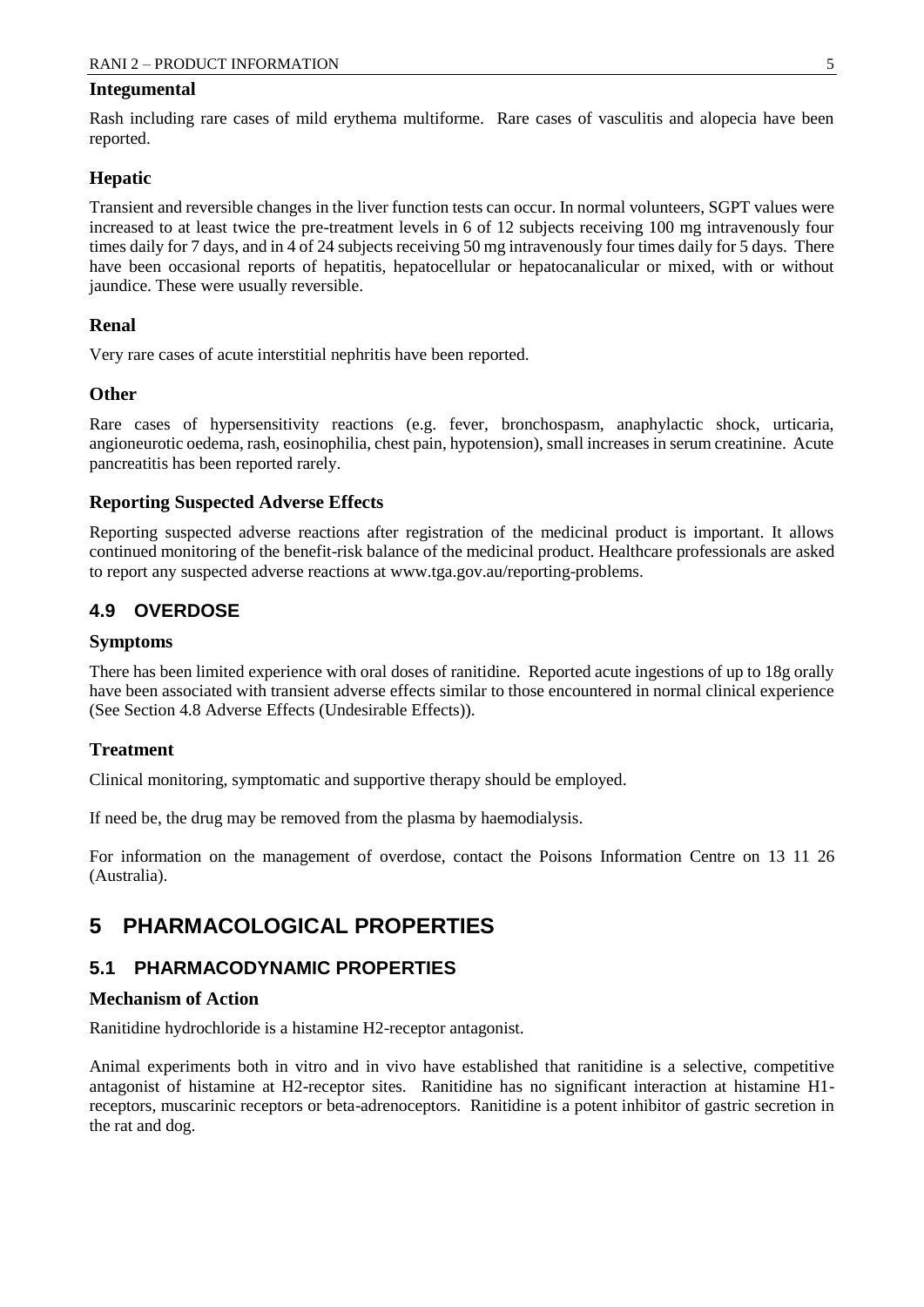#### **Clinical Trials**

All the evidence from human studies is compatible with a selective, competitive antagonism of histamine H2 receptors by ranitidine in man. Oral or intravenous administration of ranitidine inhibits both basal gastric secretions and gastric acid secretion induced by histamine, pentagastrin and other secretagogues. On a weight basis ranitidine is between four and nine times more potent than cimetidine.

After oral administration of ranitidine, the plasma concentrations of ranitidine achieved are directly related to the dose administered. A plasma ranitidine concentration of 50 to 100 nanogram/mL has an inhibitory effect upon stimulated gastric acid secretion of approximately 50%.

Inhibition of pentagastrin-induced gastric acid secretion increases with dose, being approximately 90% two hours after an oral 150 mg dose and a significant effect is still evident 12 hours after this dose. In 10 patients with duodenal ulcer, 150 mg ranitidine given orally every 12 hours significantly reduced mean 24 hour hydrogen ion activity by 69% and nocturnal gastric acid output by 90% whereas cimetidine (200 mg three times daily and 400 mg at night) reduced mean 24 hour hydrogen ion activity by 48% and nocturnal gastric acid output by 70%.

Pepsin secretion is also inhibited by ranitidine, but secretion of gastric mucus is not affected. Ranitidine does not alter the secretion of bicarbonate or enzymes from the pancreas in response to secretin and pancreozymin. Reduction in gastric acid secretion induced by ranitidine 150 mg twice daily for seven days did not cause bacterial overgrowth in the stomach.

Pulse rate, blood pressure, electrocardiogram and electroencephalogram were not significantly affected in man following recommended doses of ranitidine.

Chronic ranitidine therapy (300 mg/day for 28 days) had no effect on serum prolactin, gastrin, thyroid stimulating hormone, follicle stimulating hormone, luteinising hormone, gonadotrophins, testosterone, estriol, progesterone or cortisol levels.

One study in 30 male duodenal ulcer patients showed a significant decrease in basal thyroxine levels after 4 weeks treatment with 300 mg ranitidine daily, but no significant change in thyroid stimulating hormone was noted. Acute administration of 50 mg ranitidine intravenously had no effect on plasma aldosterone in healthy male volunteers whereas it caused a significant reduction in vasopressin. Cimetidine 200 mg intravenously had a similar effect on vasopressin.

# **5.2 PHARMACOKINETIC PROPERTIES**

#### **Absorption**

Peak plasma levels occur about two to three hours after oral administration of ranitidine. Absorption is not significantly altered by food or concurrent antacid administration.

Following oral administration of 150 mg ranitidine, maximum plasma concentrations (300 to 580 ng/mL) occurred after 1 to 3 hours. Two distinct peaks or a plateau in the absorption phase suggest reabsorption of drug secreted into the intestine. The absolute bioavailability of ranitidine is 50 to 60%, and plasma concentrations increase proportionally with increasing dose up to 200 mg. Bioavailability of ranitidine is approximately 50%. Serum protein binding of ranitidine in man is in the range 10% to 19%. The elimination half-life is approximately two hours.

### **Distribution**

Ranitidine is not extensively bound to plasma proteins (15%), but exhibits a large volume of distribution ranging from 96 to 142 L.

### **Metabolism**

The fraction of the dose recovered as metabolites is similar after both oral and intravenous dosing and includes 6% of the dose in urine as the N-oxide, 2% as the S-oxide and small amounts of desmethylranitidine and the furoic acid analogue.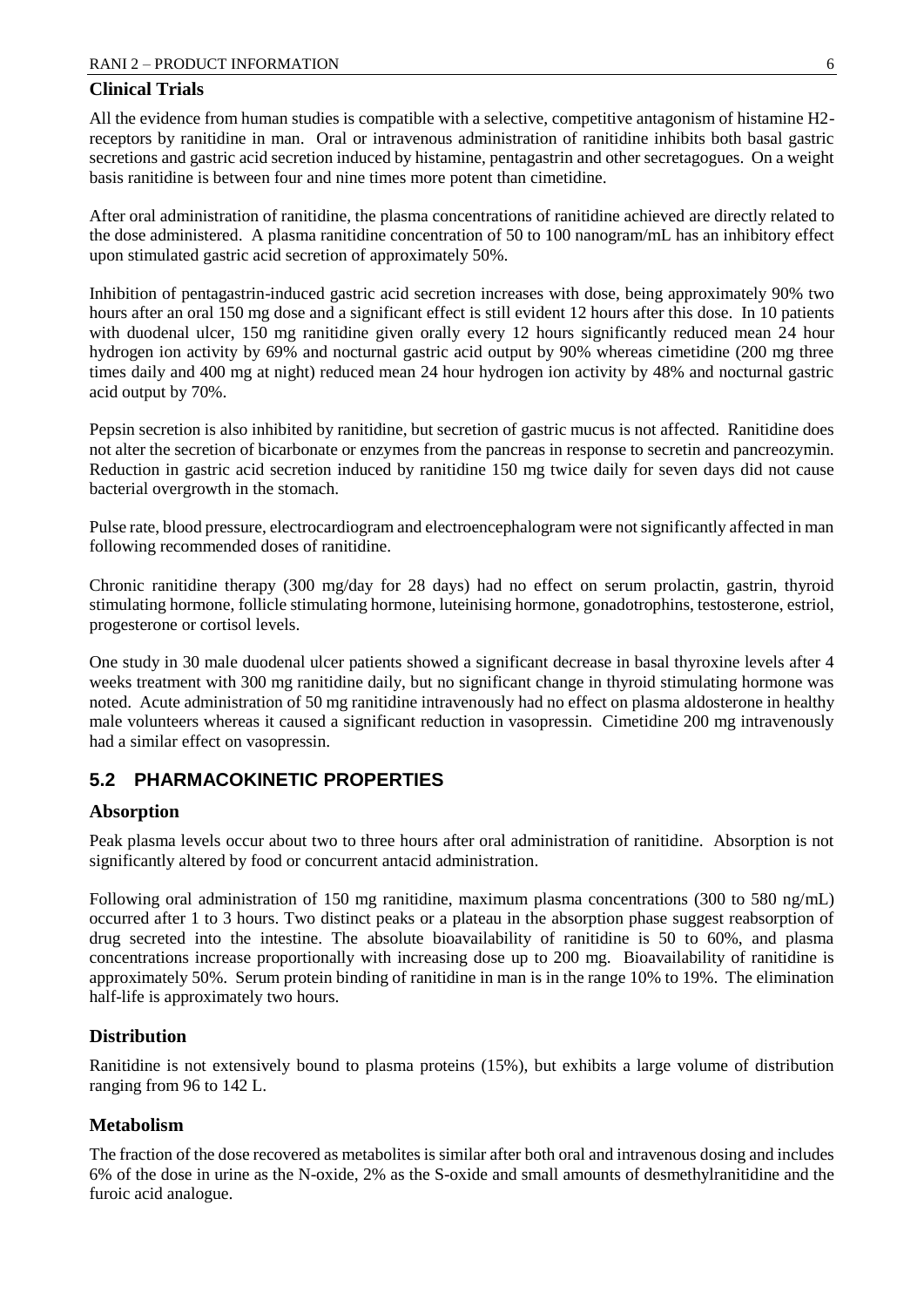The 24 hour urinary recovery of free ranitidine and its metabolites is about 40% after oral administration of the drug.

### **Excretion**

Plasma concentrations decline bi-exponentially, with a terminal half-life of 2 to 3 hours. The major route of elimination of unchanged ranitidine is renal. Renal clearance is approximately 500 mL/min, which exceeds glomerular filtration indicating net renal tubular secretion.

## **Patients over 50 years of age**

In patients over 50 years of age, half-life is prolonged (3 to 4 hours) and clearance is reduced, consistent with the age-related decline of renal function. However, systemic exposure and accumulation are 50% higher. This difference exceeds the effect of declining renal function, and indicates increased bioavailability in older patients.

Impairment of renal function requires a reduction in dosage (see Section 4.4 Special Warnings and Precautions for Use). Impairment of liver function may increase the bioavailability of ranitidine but has no significant effect on the elimination half-life. However, in the presence of normal renal function, no dosage reduction for oral ranitidine appears necessary in patients with hepatic impairment.

# **5.3 PRECLINICAL SAFETY DATA**

### **Genotoxicity**

No data available.

# **Carcinogenicity**

No data available.

# **6 PHARMACEUTICAL PARTICULARS**

# **6.1 LIST OF EXCIPIENTS**

The tablets contain the following inactive excipients: microcrystalline cellulose, magnesium stearate, hypromellose, castor oil, iron oxide yellow, titanium dioxide and purified talc. The 300 mg tablets also contain croscarmellose sodium.

# **6.2 INCOMPATIBILITIES**

Incompatibilities were either not assessed or not identified as part of the registration of this medicine.

# **6.3 SHELF LIFE**

In Australia, information on the shelf life can be found on the public summary of the Australian Register of Therapeutic Goods (ARTG). The expiry date can be found on the packaging.

# **6.4 SPECIAL PRECAUTIONS FOR STORAGE**

Bottles (HDPE) – Store below 25°C.

Blister packs (Al/Al) – Store below 30°C.

# **6.5 NATURE AND CONTENTS OF CONTAINER**

Rani 2 150 mg: Ranitidine hydrochloride 150 mg, bottles and blister packs of 60 tablets.

Rani 2 300 mg: Ranitidine hydrochloride 300 mg bottles and blister packs of 30 tablets.

Some strengths, pack sizes and/or pack types may not be marketed.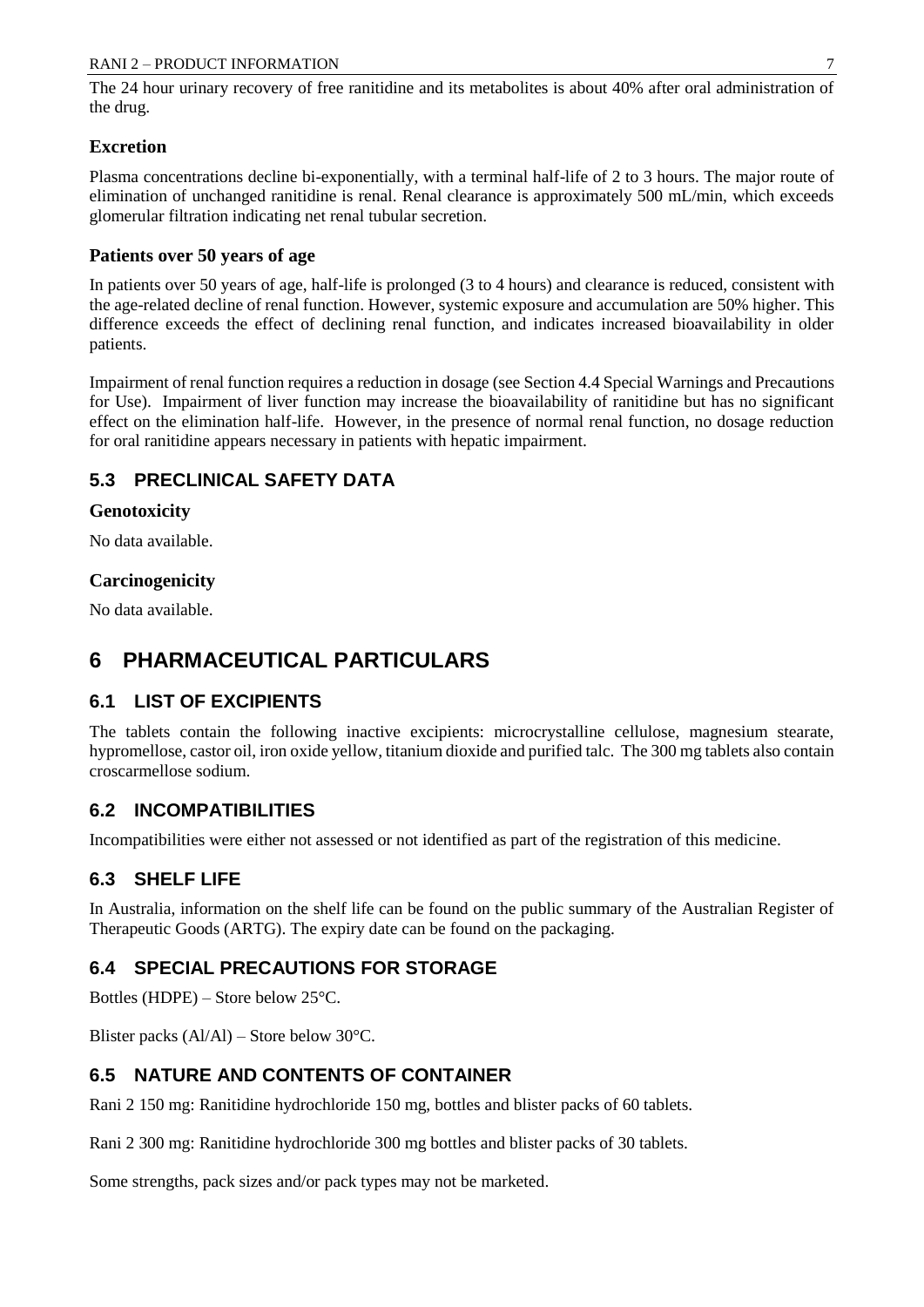### **6.6 SPECIAL PRECAUTIONS FOR DISPOSAL**

In Australia, any unused medicine or waste material should be disposed of by taking it to your local pharmacy.

## **6.7 PHYSICOCHEMICAL PROPERTIES**

Ranitidine hydrochloride is a white or pale yellow, crystalline powder, freely soluble in water and in methanol, sparingly soluble in ethanol, very slightly soluble in methylene chloride.

Ranitidine is an aminoalkyl-substituted furan and is structurally different from cimetidine lacking the imidazole ring and the cyanoguanidine group.

#### **Chemical Structure**



Chemical name: N-(2-(((5-((dimethylamino)methyl)-2-furan-yl)methyl)thio)ethyl)-N'-methyl-2-nitro-1,1 ethenediamine hydrochloride.

Molecular formula: C<sub>13</sub>H<sub>22</sub>N<sub>4</sub>O<sub>3</sub>S.HCl

Molecular weight: 350.9

#### **CAS Number**

66357-59-3

# **7 MEDICINE SCHEDULE (POISONS STANDARD)**

S4 (Prescription Only Medicine)

# **8 SPONSOR**

**Alphapharm Pty Ltd** Level 1, 30 The Bond 30 – 34 Hickson Road Millers Point NSW 2000 [www.mylan.com.au](http://www.mylan.com.au/)

# **9 DATE OF FIRST APPROVAL**

28/06/2002

# **10 DATE OF REVISION**

26/02/2020